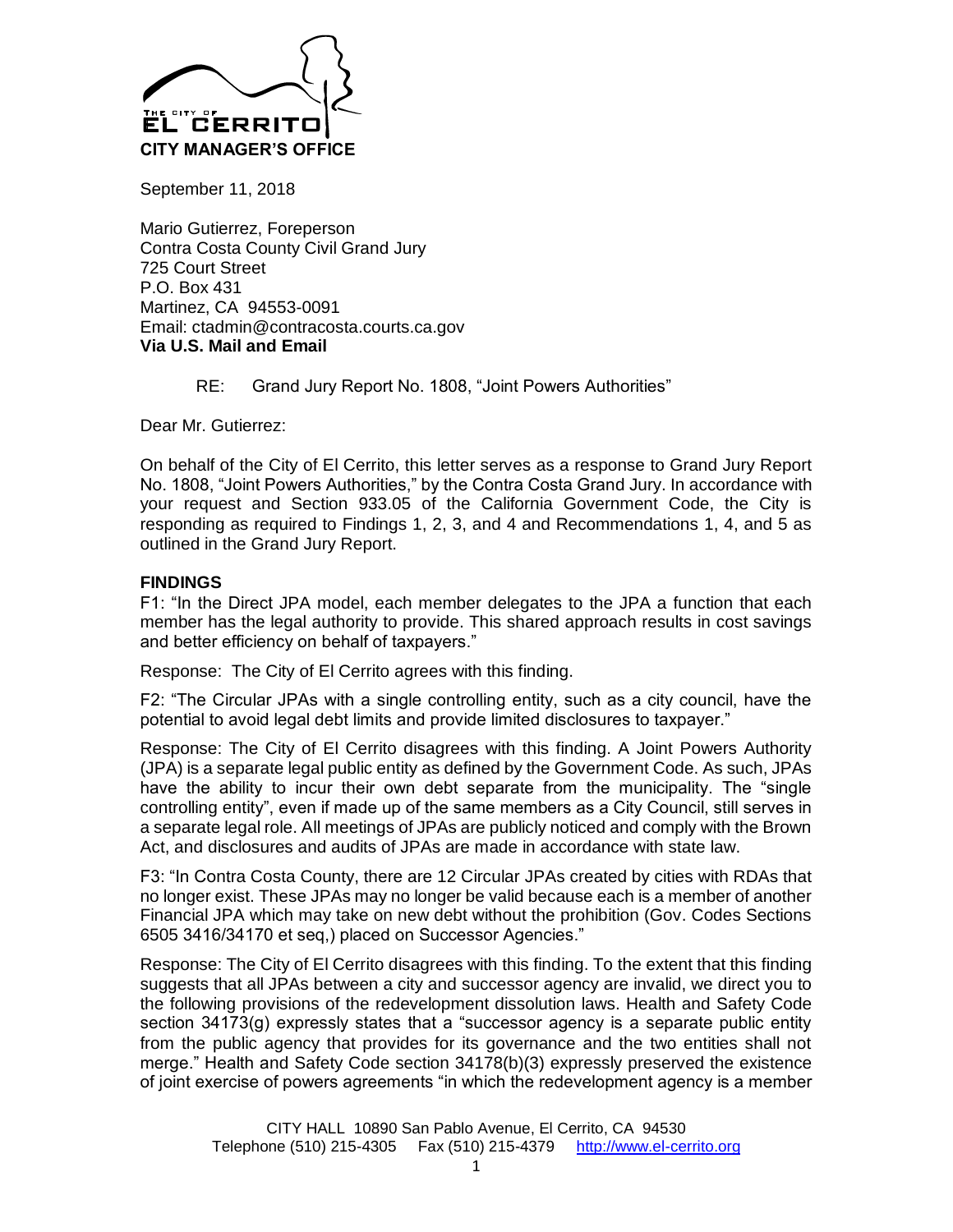

of the joint powers authority" and stated that such agreements "may bind the successor agency" (with some limitations not relevant here). Further, the City also does not know the structure of each agreement referred to in this report and therefore could not provide an opinion on their validity.

F4: "Cities that have created the 12 Financial JPAs do not provide JPA-specific financial information in their budget document. As a result, the public may have difficulty evaluating JPA's financial performance."

Response: The City of El Cerrito disagrees with this finding. The City provides, and has provided for years, information on the El Cerrito Public Financing Authority in its biennial budget document and in its Comprehensive Annual Financial Report (CAFR), each of which are presented in a public meeting and are available to the public in both written and online formats. The City does not have information on whether or not other cities provide similar information.

## **RECOMMENDATIONS**

R1: "All cities with JPAs in the County should confirm their compliance with Gov. Codes Sections 6505 by submitting the required audit report to the County Auditor by December 31, 2018."

Response: This recommendation will not be implemented. JPAs are separate legal public entities, and compliance is the responsibility of each JPA, not the City. The City is a member of several JPAs and does not have the resources to continually monitor each JPA as to its compliance.

R4: "The 11 cities that are members of a JPA associated with an RDA or their Successor Agencies should consider confirming their compliance with the provisions of Abx1.26 (Gov. Codes Sections 34177 et seq.) and report their findings and any corrective actions to the Auditor-Controller's office by December 31, 2018."

Response: This recommendation will not be implemented. The Auditor-Controller does not have jurisdiction over a JPA for this purpose. The City complies with state law with respect to the responsibilities of its Successor Agency.

R5: "All cities with JPAs should consider making special efforts, such as special mailings to taxpayers, website postings and announcements in local media, to communicate JPA debt decisions and audit reports to the public beyond simple notifications by December 31, 2018."

Response: This recommendation will not be implemented. Again, each JPA is a separate legal entity and the City does not have the responsibility nor the resources available to report on actions taken by every JPA of which it is a member.